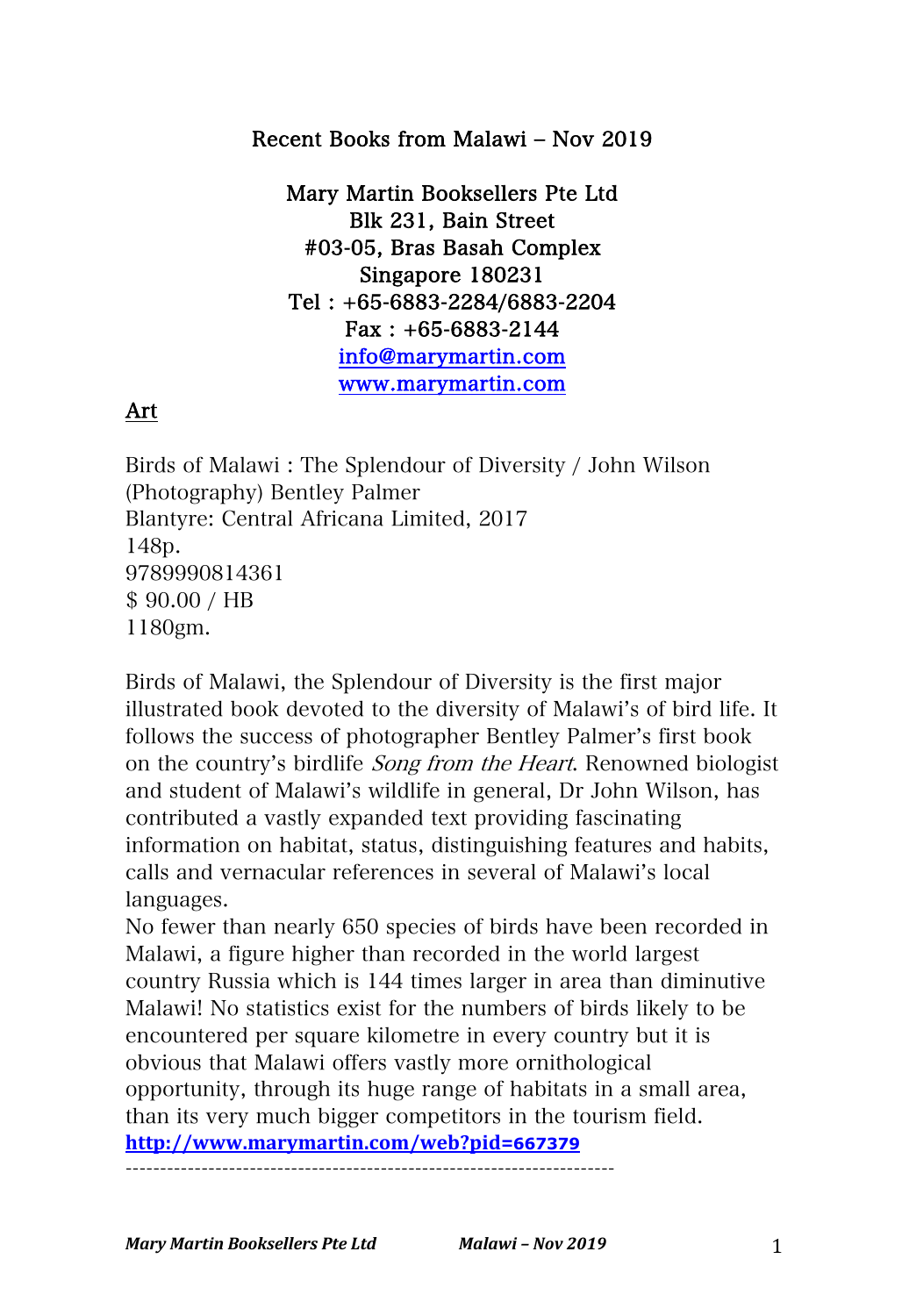## Economics

Poverty By Choice : Why some people are wallowing in poverty and how they can earn their share of the world's wealth / Donald Reuben Kamdonyo Revised Edition Lilongwe: Donald Reuben Kamdonyo, 2018 xvi, 244p. Includes Bibliography 9789990800173 \$ 35.00 / PB 334gm.

Poverty by Choice is not a book about poverty. It is about wealth creation through increased effectiveness. It is about how to move from poverty to prosperity. Poverty by Choice is based on a human development tool called the 2,000 Percent Solution, which once used can reduce poverty 20 times faster than any other means except, perhaps, inheritance and winning the lottery. Poverty by Choice is intended to shock people out of their complacency so that they can create wealth and live the dignified lives that they deserve as part of God's creation.

**http://www.marymartin.com/web?pid=667380**

-----------------------------------------------------------------------

#### History

Malawi's Presidents From 1964-2014 : Leadership Analysis (Lest We Forget) / Okoma-atani S L Aipira Balaka: Montfort Media, 2019 Viii, 400p. 9789996064241 ʻMalawi's Political History Lest we forget' Series \$ 70.00 / PB 726gm. **http://www.marymartin.com/web?pid=667381** ----------------------------------------------------------------------- History of Likoma Island, 1800 to 2016 / W. T. Manjano Chirwa Blantyre: W. T. Chirwa, 2016 xiv, 386p.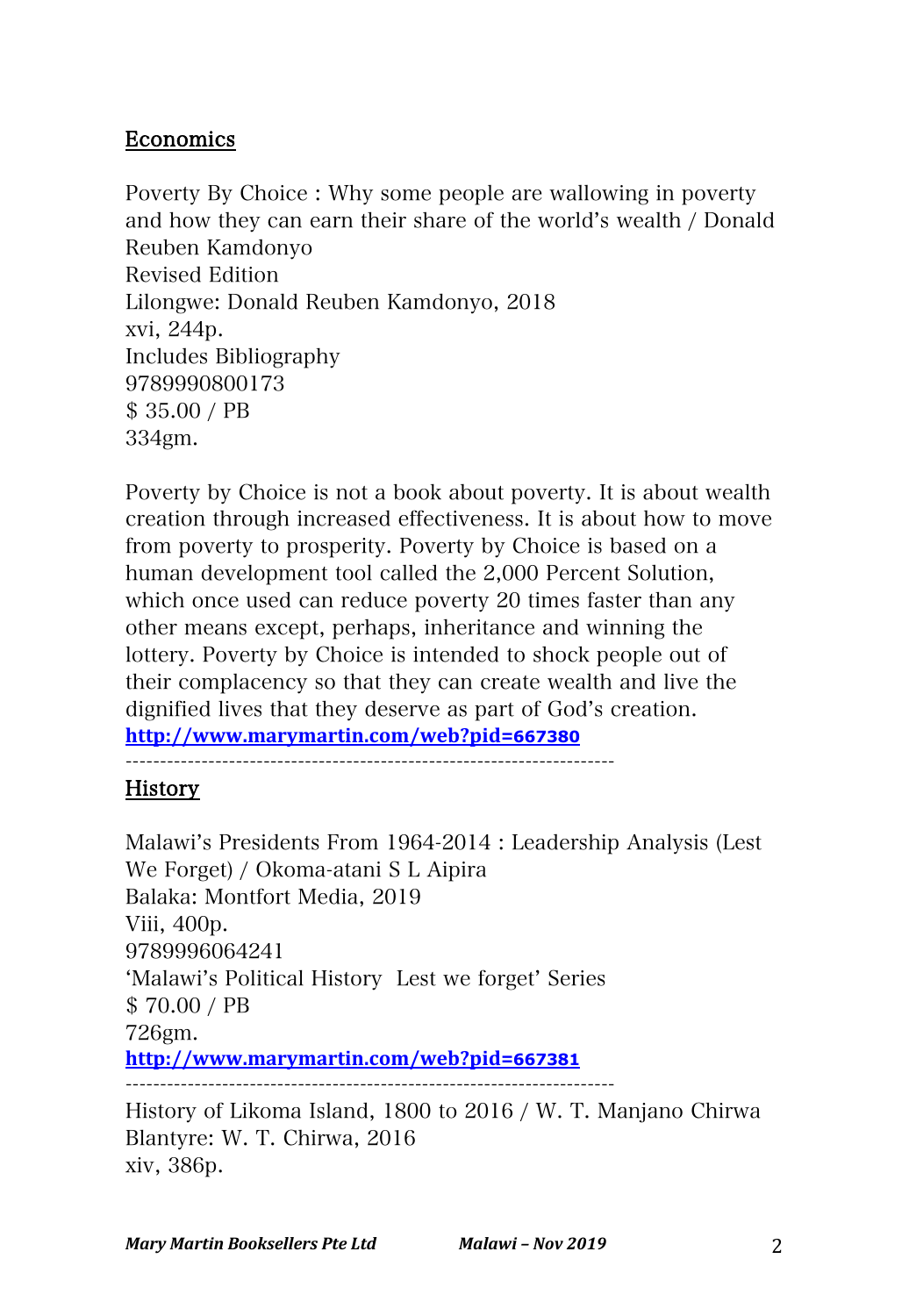Includes Index 9789990894042 \$ 50.00 / PB 536gm.

The book skilfully underlies the place of Likoma Island in the history of Malawi and partly of Africa. Likoma Island is in Lake Malawi. The Bantu migrations across Africa as well as wars of Shaka the Zulu in South Africa are shown to have affected settlement on that island. The book also ably establishes the position of the islands in the slave trade, the two World Wars including independence struggles in that part of Africa. Cultural history is also ably articulated which includes songs and their music in tonic solfa. The History of Likoma Island is the first book of its kind ever written.

**http://www.marymartin.com/web?pid=667382**

-----------------------------------------------------------------------

Blantyre and Yao Women / Rosemary Argente Second Edition Mzuzu: Mzuni Press, 2018 376p. Includes Index ; Bibliography 9789996060120 Mzuni Books No. 26 \$ 45.00 / PB 460gm.

This highly sympathetic and deeply personal account of Malawi's experience of colonialism has particular poignancy as it is written from the marginal perspective of a mixed-race child in a raceconscious society. The author also has a keen eye for the Scottish dimension in Malawi's story. Historically revealing, politically provocative, and humanly intriguing, this book will be a rewarding read for anyone seeking a better understanding of the people who made Malawi the country it is today. **http://www.marymartin.com/web?pid=667383**

-----------------------------------------------------------------------

Malawi : A Turning Point / Trevor Cullen Second Edition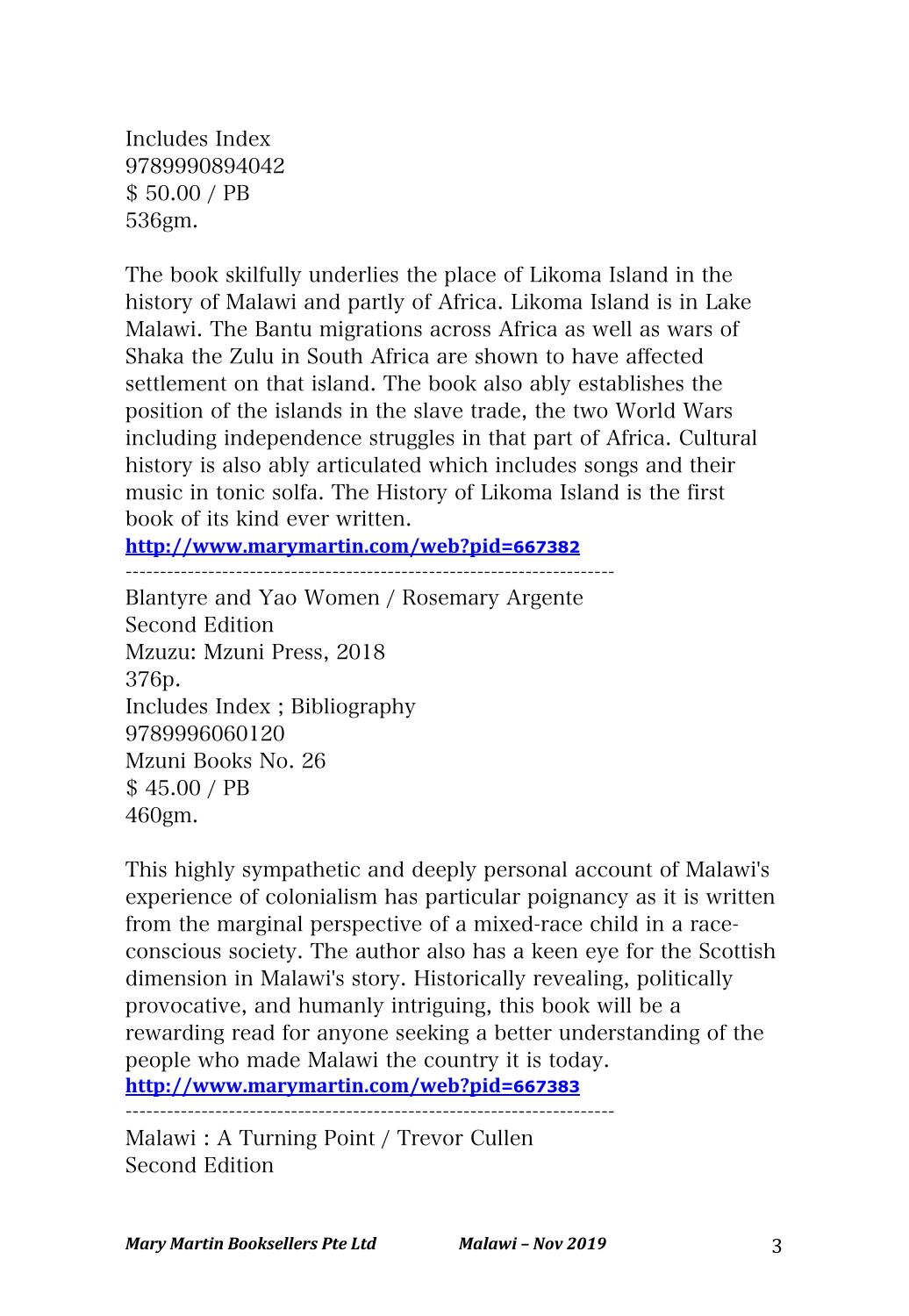Balaka: Montfort Media, 2015 144p. Includes Bibliography 9789996041150 \$ 35.00 / PB 196gm.

Hastings Banda ruled Malawi's one-party state for 30 years by fear and intimidation. In 1992, a group of Catholic bishops produced the first-ever public criticism of human rights violations committed by Banda and the MCP party. This is an account of Malawi's first steps towards democracy.

**http://www.marymartin.com/web?pid=667384**

-----------------------------------------------------------------------

Law

Report of the Law Commission on the Review of the Chiefs Act [Malawi] Lilongwe: Malawi Law Commission, 2015 1v. 9789990885118 Law Commission Report No. 28 \$ 50.00 / PB 278gm. **http://www.marymartin.com/web?pid=667385** ----------------------------------------------------------------------- Report on the Law Commission on the Review of the Sheriffs Act Cap. 3:05 [Malawi] Lilongwe: Malawi Law Commission, 2015 1v. Law Commission Report No. 30 9789990885392 \$ 40.00/ PB 236gm. **http://www.marymartin.com/web?pid=667386** ----------------------------------------------------------------------- Report on the Law Commission on the Development of Legislation on Spent Convictions [Malawi]

Lilongwe: Malawi Law Commission, 2019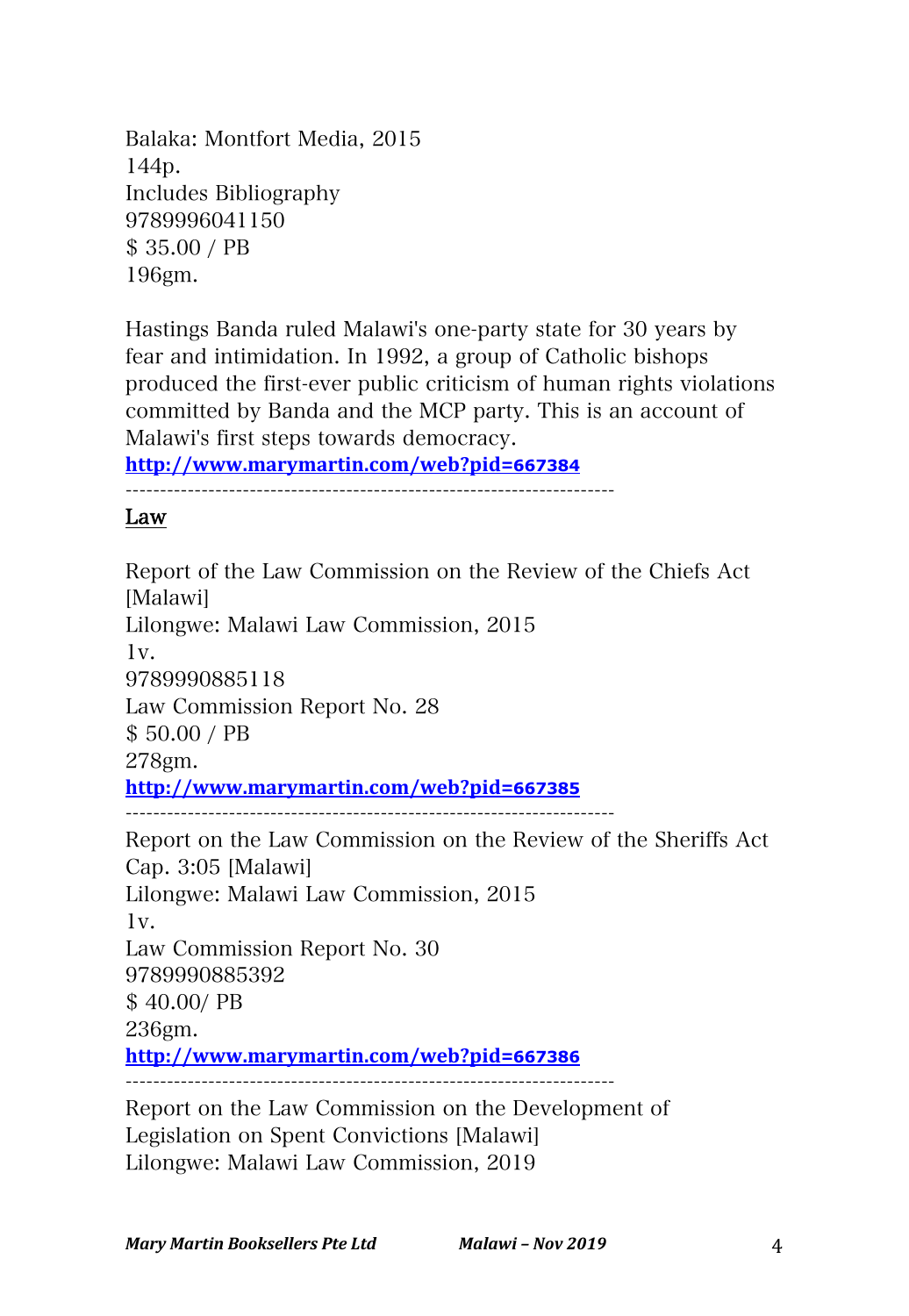1v. 9789990885392 Law Commission Report No. 31 \$ 40.00 / PB 200gm. **http://www.marymartin.com/web?pid=667407** ---------------------------------------------------------------------- Report on the Law Commission on the Review of the Electoral Laws [Malawi] Lilongwe: Malawi Law Commission, 2017 1v. 9789990885163 Law Commission Report No. 32 \$ 50.00 / PB 430gm. **http://www.marymartin.com/web?pid=667411** Report on the Law Commission on the Technical Review of the Prevention of Domestic Violence Act [Malawi] Lilongwe: Malawi Law Commission, 2015  $1v.$ 9789990885583 Law Commission Report No. 33 \$ 40.00 / PB 206gm. **http://www.marymartin.com/web?pid=667413** ----------------------------------------------------------------------- Report on the Law Commission on the Development of Legislation on Sentencing Guidelines [Malawi] Lilongwe: Malawi Law Commission, 2019 1v. 9789990885385 Law Commission Report No. 34 \$ 50.00 / PB 480gm. **http://www.marymartin.com/web?pid=667414** Report on the Law Commission on the Development of

Legislation on Review of the Prisons Act [Malawi]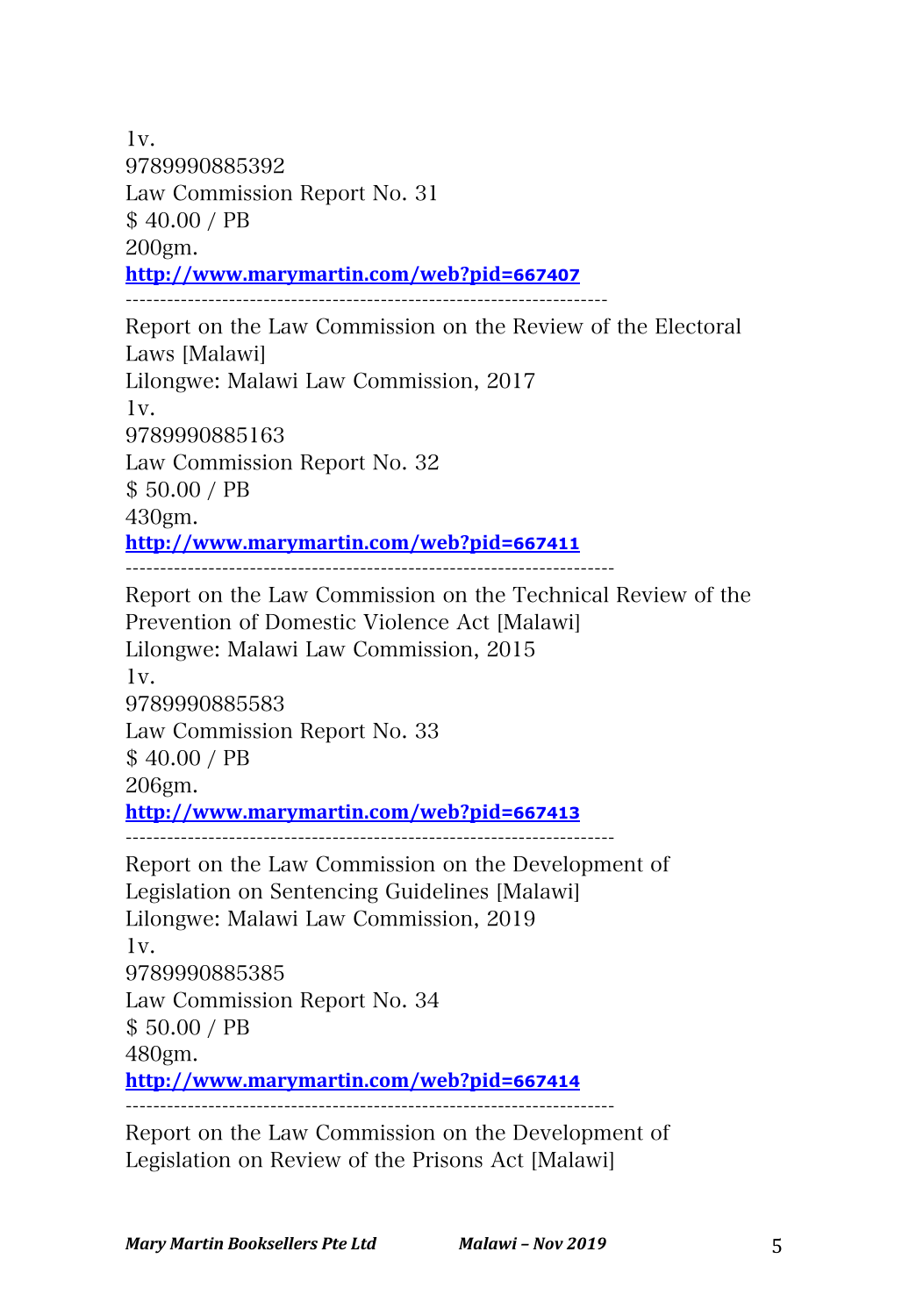Lilongwe: Malawi Law Commission, 2018  $1v.$ 9789990885378 Law Commission Report No. 35 \$ 50.00 / PB 484gm. **http://www.marymartin.com/web?pid=667417**

The Malawi Law Reports, 2010-2014 Durban, South Africa: Lexis Nexis (Pty) Ltd., 2016 5v. 9780409129205 \$ 1250.00 (Set)/ HB 790gm. **http://www.marymartin.com/web?pid=667421** -----------------------------------------------------------------------

-----------------------------------------------------------------------

Laws of Malawi LRO 1/2015 Lilongwe : Malawi Law Commission, 2016 12v. \$ 1000.00 / Loose Sheets

The Laws of Malawi are currently contained in 11 Volumes and numbered from the Constitution to Chapter 73:03 and Indexes. Volume XII is being introduced, and accompanies LRO 1/2015.

These are updates for the 2011 Full Set **http://www.marymartin.com/web?pid=667377**

Laws of Malawi LRO 1/2018

Lilongwe : Malawi Law Commission, 2018 12v. \$ 800.00 / Loose Sheets

The Laws of Malawi are currently contained in 12 Volumes and numbered from the Constitution to Chapter 73:03 and Indexes.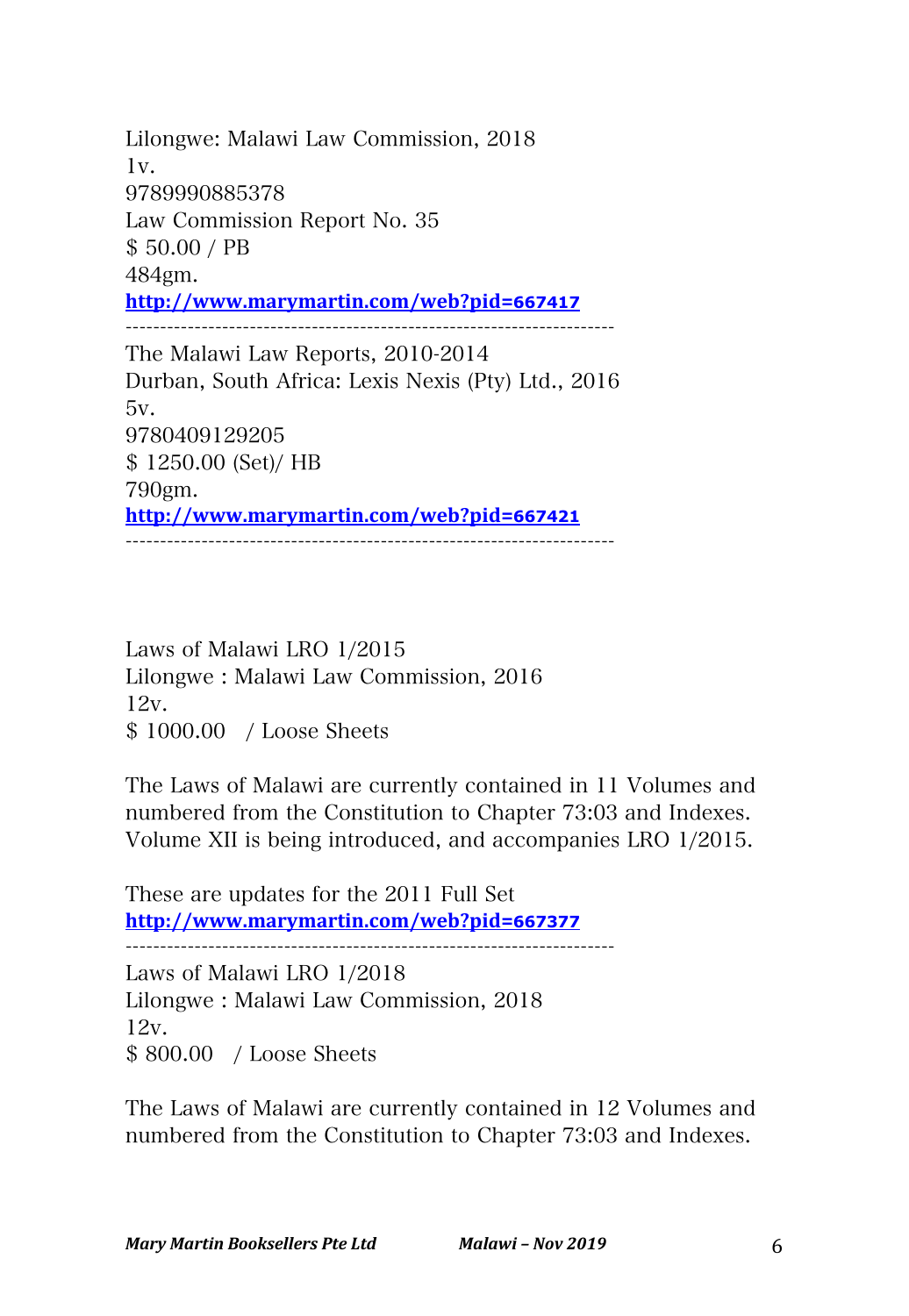LRO 1/2018 contains new and replacement pages to bring your laws of Malawi binders up-to-date to 31 Dec 2017.

These are updates for 2011 Full Set + 2015 Updates **http://www.marymartin.com/web?pid=667378**

-----------------------------------------------------------------------

#### Linguistics

Expression and Literature : Common Tumbuka Ideophones and their Usage / William E. S. Mvalo Mzuzu: Mzuni Press, 2015 172p. 9789990802436 Mzuni Books No. 19 \$ 35.00 / PB 192gm.

Tumbuka is the dominant language in the Northern Region of Malawi. It is, however, also spoken in large pockets of Kasungu District in the Central Region and also in the Eastern Province of Zambia, and in Lundazi District in particular. Tonga, spoken in Nkhatabay and Nkhotakota, is like a cousin to Tumbuka with a close resemblance in their phonetics. Like other Bantu languages, Tumbuka is very expressive, but can also be very economic in communication or use of words, and yet clearly delivering the desired message. This can be done through the use of idioms, proverbs, or ideophones. This collection is on commonly used Tumbuka ideophones, where an ideophone shall mean "a word describing a situation, or a state of affairs, or a set of actions - all in one word." It is the intention of this collection to provoke both interest in the use of ideophones as a form of expression in literature and to expound on the richness of Bantu languages. **http://www.marymartin.com/web?pid=667427**

#### Literature

War Drums are Beating : Discourse off the Anthill / Alfred Msadala Blantyre: Acin, 2015

-----------------------------------------------------------------------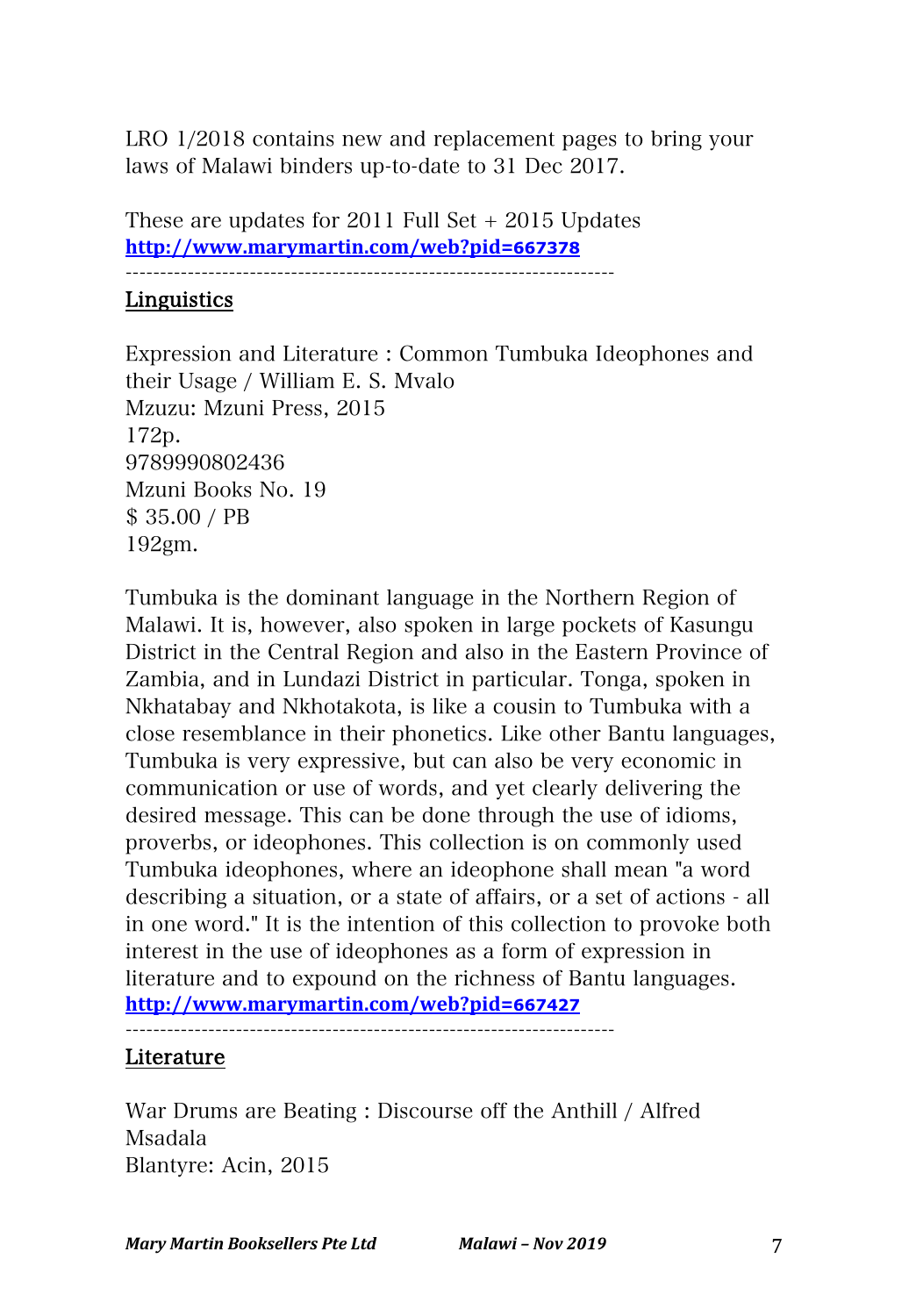xvi, 440p. Includes Bibliography 9789990866155 \$ 38.00 / PB 554gm.

War Drums Are Beating is a non-fiction offering that chronicles writers and media personalities who have impacted Malawi including Africa39 writer Shadreck Chikoti. The guest of honor was writer and publisher, Dr James Ng'ombe. **http://www.marymartin.com/web?pid=667429**

----------------------------------------------------------------------- Southern African Plays Collection / Smith Likongwe Lilongwe: Pan African Publisher Ltd., 2018 xvi, 202p. 9789996097102 \$ 35.00 / PB 290gm. **http://www.marymartin.com/web?pid=667430** ----------------------------------------------------------------------- The Special Document / Sambalikagwa Mvona Second Edition Balaka: Montfort Media, 2015 1v. 9789996046186 \$ 25.00 PB 198gm. **http://www.marymartin.com/web?pid=667431** ----------------------------------------------------------------------- Slay Queen : Collected Short Stories / Lawrence Kadzitche (Illustrator) Raphael Mawera

Malawi: Lawrence Kadzithce, 2019 104p. 97899908973025 \$ 25.00 / PB 146gm.

The book houses a total of 10 stories which are built on everyday issues.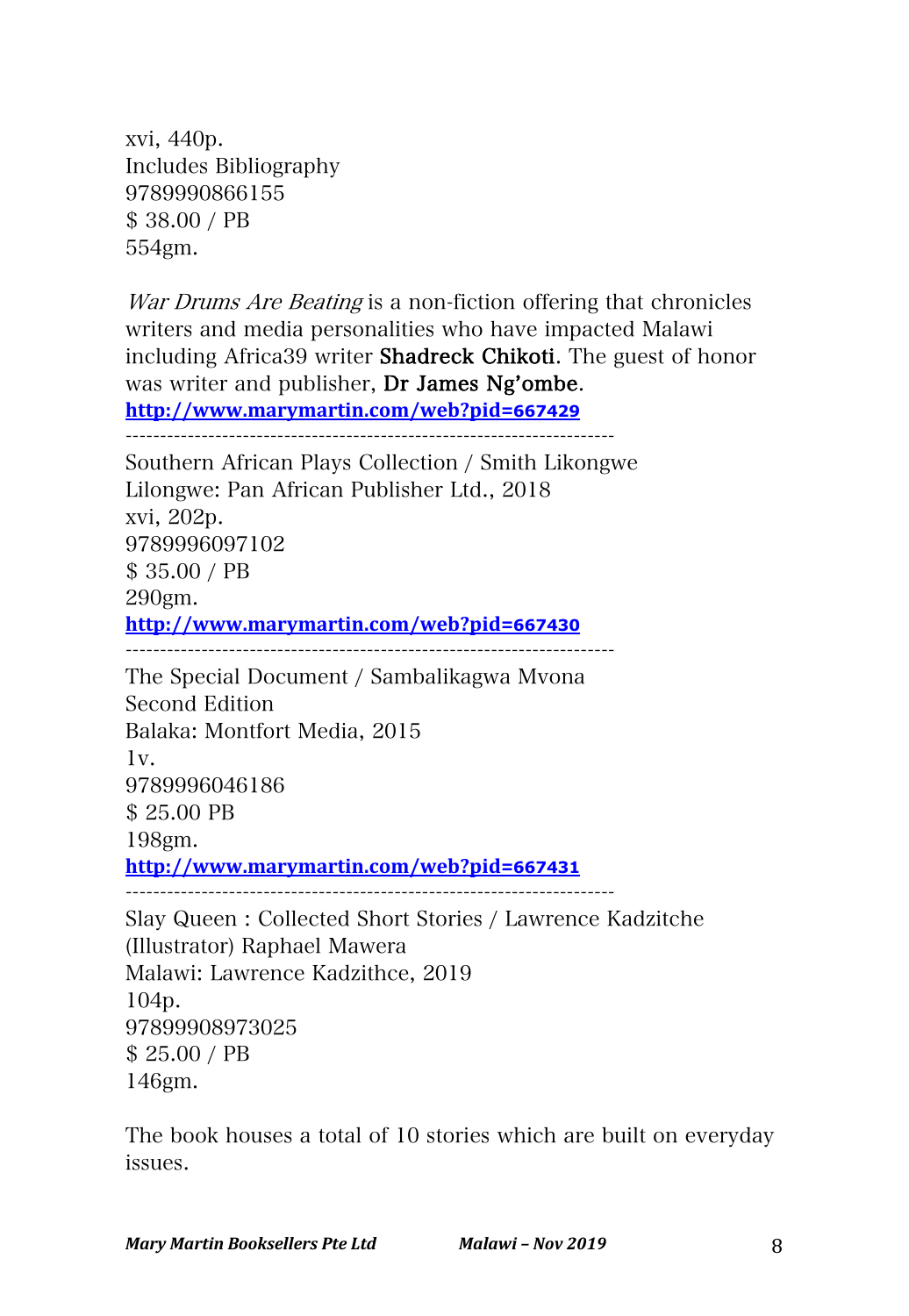The book also addresses the issue of people from rural areas flocking to urban centres in the quest for greener pastures, only to be frustrated. The author also revealed, there is a story that deals with the issue of gays.

**http://www.marymartin.com/web?pid=667433**

-----------------------------------------------------------------------

I Speak My Mind / Lonjezo Idrissa (Series Ed) M. Mbewe (et al.) Zomba: Kachere Series, 2019 vii, 165p. 9789990802535 Kachere Books No. 71 \$ 25.00 / PB 192gm.

"I speak my Mind" is no ordinary book. The first section will see the reader going through 80 poems, and 40 articles that address various current issues, from romance to literary all social issues. On the other hand, Section two of "I Speak My Mind" will take the reader into a litany of short articles about motivation and inspiration.

**http://www.marymartin.com/web?pid=667435**

-----------------------------------------------------------------------

## Official Publications

Malawi Human Rights Commission : 2016 Annual Report Lilongwe: Malawi Human Rights Commission (MHRC), 2017 1v. \$ 40.00 / PB 518gm. **http://www.marymartin.com/web?pid=667438** Malawi Human Rights Commission : Strategic Plan 2018 - 2022 Lilongwe: Malawi Human Rights Commission (MHRC)., 2018 1v. \$ 40.00/ PB

360gm.

**http://www.marymartin.com/web?pid=667441**

----------------------------------------------------------------------

Revised National HIV Prevention Strategy 2018-2020 [Malawi]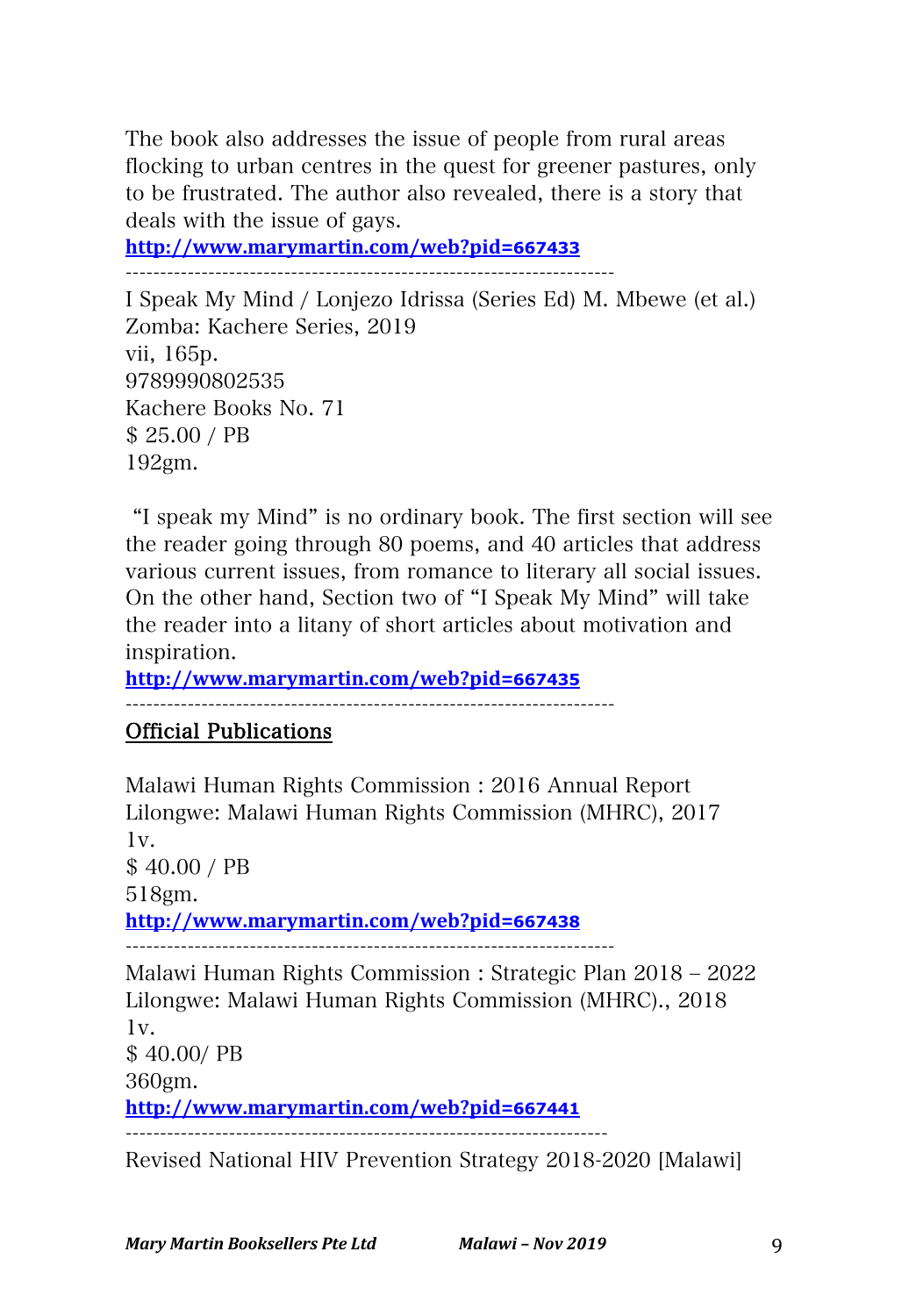Lilongwe: National AIDS Commission, 2018 1v. \$ 40.00/ PB 384gm. **http://www.marymartin.com/web?pid=667442**

-----------------------------------------------------------------------

Malawi Country Assessment Of The Cycle of Accountability for Sexual, Reproductive, Maternal, Child and Neonatal Health and Human Rights / Grace T. Malera & Dr. Edgar Kuchingale Lilongwe: UNFPA Malawi, 2016 1v.

\$ 35.00/ PB 420gm.

**http://www.marymartin.com/web?pid=667445**

-----------------------------------------------------------------------

The Status of Sexual and Reproductive Health and Rights in Malawi : Public Inquiry Report : Malawi Human Rights Commission Lilongwe: UNFPA Malawi, 2017 1v. \$ 50.00/ PB 434gm. **http://www.marymartin.com/web?pid=667449** ----------------------------------------------------------------------

The Malawi Growth and Development Strategy (MGDS) III (2017 ‒ 2022) : Building a Productive, Competitive and Resilient Nation Lilongwe: Ministry of Finance, Economic Planning and Development, 2017  $1v$ 

\$ 65.00 / PB 954gm. **http://www.marymartin.com/web?pid=467695** -----------------------------------------------------------------------

The Malawi Growth and Development Strategy (MGDS) III (2017 ‒ 2022) : Building a Productive, Competitive and Resilient Nation : Summary Lilongwe: Ministry of Finance, Economic Planning and Development, 2017 1v.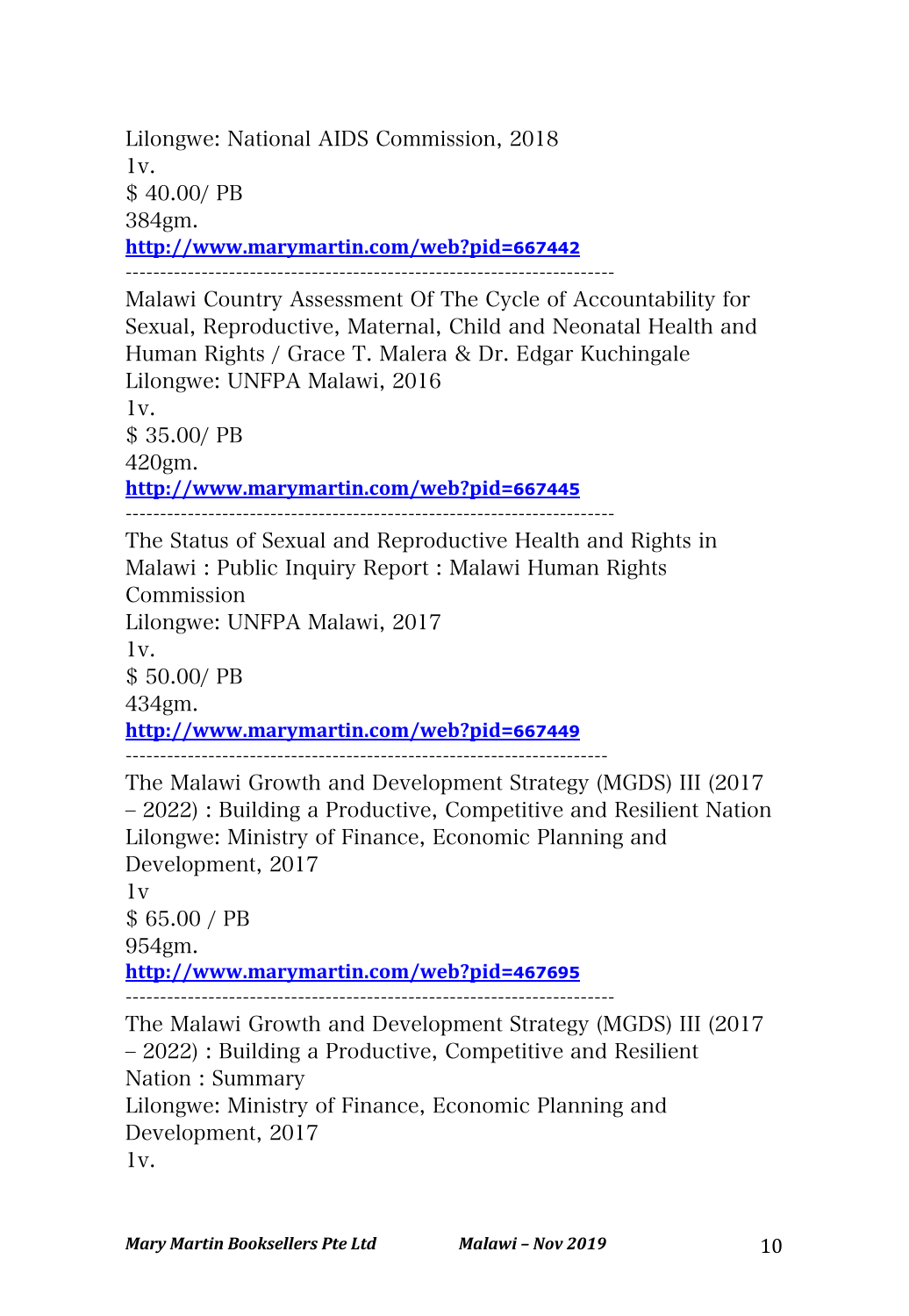\$ 20.00/ PB 172gm. **http://www.marymartin.com/web?pid=667557** ----------------------------------------------------------------------- Annual Economic Report 2017 Lilongwe: Ministry of Finance, Economic Planning and Development, 2017 1v. \$ 50.00 / PB 380gm. **http://www.marymartin.com/web?pid=667558** ----------------------------------------------------------------------- Annual Economic Report 2018 Lilongwe: Ministry of Finance, Economic Planning and Development, 2018 1v, \$ 50.00 / PB 372g. **http://www.marymartin.com/web?pid=667559** -----------------------------------------------------------------------

## Politics

Industrial Relations in a Developing Society : The Case of Colonial Independent One-Party and Multiparty Malawi / Lewis B Dzimbiri  $2<sup>nd</sup>$  Edition Zomba: Academic Books Publishers, 2016 xvi, 272p. Includes Index ; Bibliography 9789990804836 \$ 40.00 / PB 492gm. **http://www.marymartin.com/web?pid=667562** -----------------------------------------------------------------------

Dancing with Leadership : Using African Indigenous Wisdom / Emmanuel Danstan Chinunda Balaka: Montfort Media, 2016 176p. 9789990800258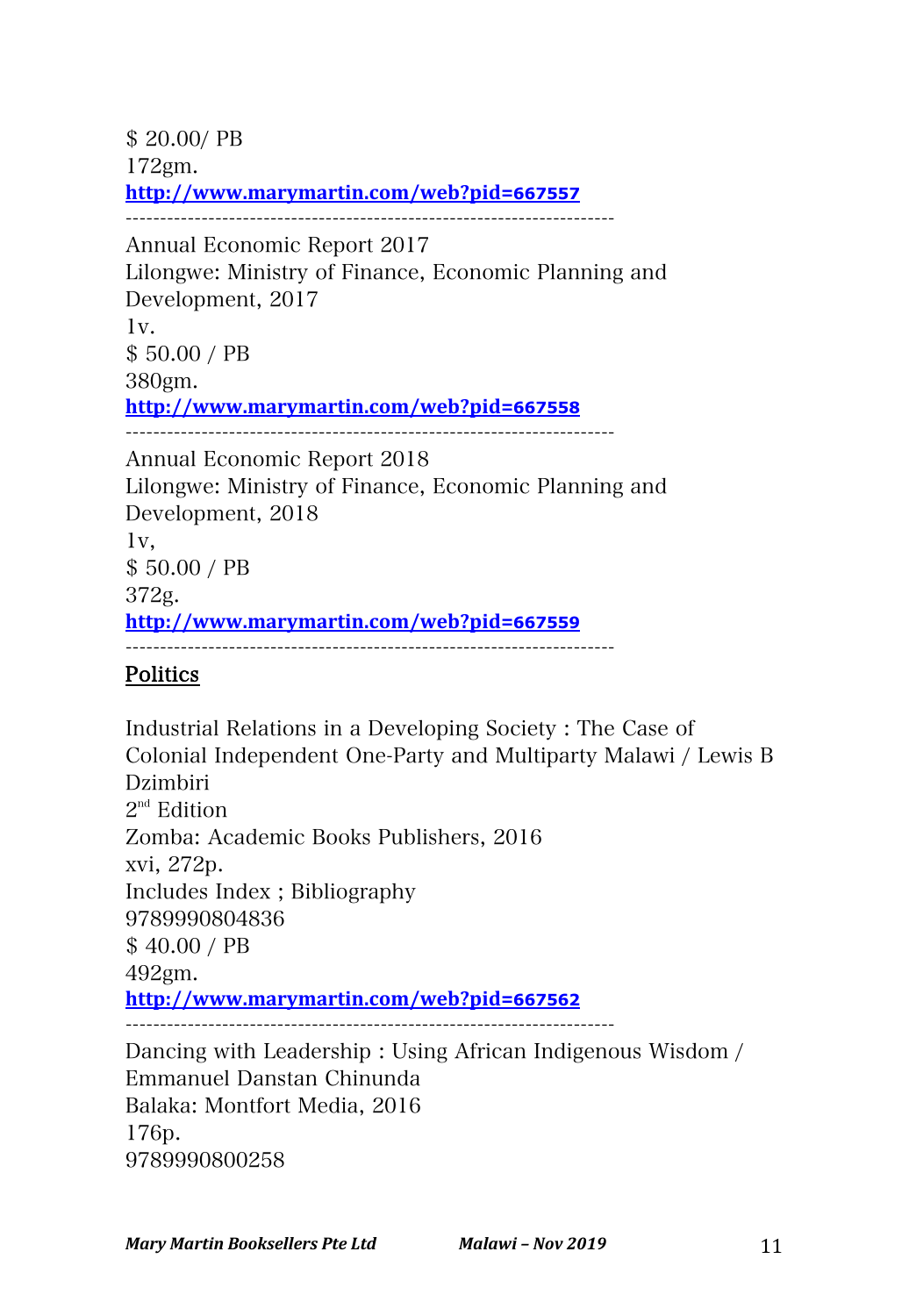\$ 30.00 / PB 230gm. **http://www.marymartin.com/web?pid=667565** -----------------------------------------------------------------------

Malawi : A Place Apart / Asbjorn Eidhammer Lilongwe: Logos – Open Culture, 2017 ( $2<sup>nd</sup>$  Impression 2018) viii, 257p. Includes Index ; Bibliography 9789996097904 \$ 45.00/ PB 344gm.

Book Details:

ʻIt is the stranger who comes with a sharper blade', claims one Malawian adage. But stranger Asbjørn Eidhammer is not. He worked tirelessly with Malawians for more than eight years as Norwegian ambassador to Malawi during politically difficult times. Malawi – A Place Apart is a unique and welcome update of the story of the nation examined from the point of view of a highly observant outsider. His subtle exposure of the sometimes hidden economic mismanagement is particularly poignant when people are crying out for open societies everywhere. ‒ Professor Jack Mapanje, author of Of Chameleons and Gods \*\*\*

Combining aspects of history, cultural studies, personal memoir and opinion, this rarely published and hard hitting perspective from a former senior member of the donor community analyses the past, current and future prospects of Malawi politics and economics. The book proves yet again the adage that ʻsometimes the mlendo (visitor) has the sharper [analytical] knife' with its examination of the issues of politics, poverty and the relationship ̶ or lack of it ̶ between Malawi and its development partners. Throughout it all the author's love for the ʻWarm heart of Africa' shines through and all who love Malawi will be stimulated and enriched by this book. ‒ Dr John Lwanda, author of Kamuzu Banda of Malawi: A Study in Promise, Power and Legacy.

**http://www.marymartin.com/web?pid=667581**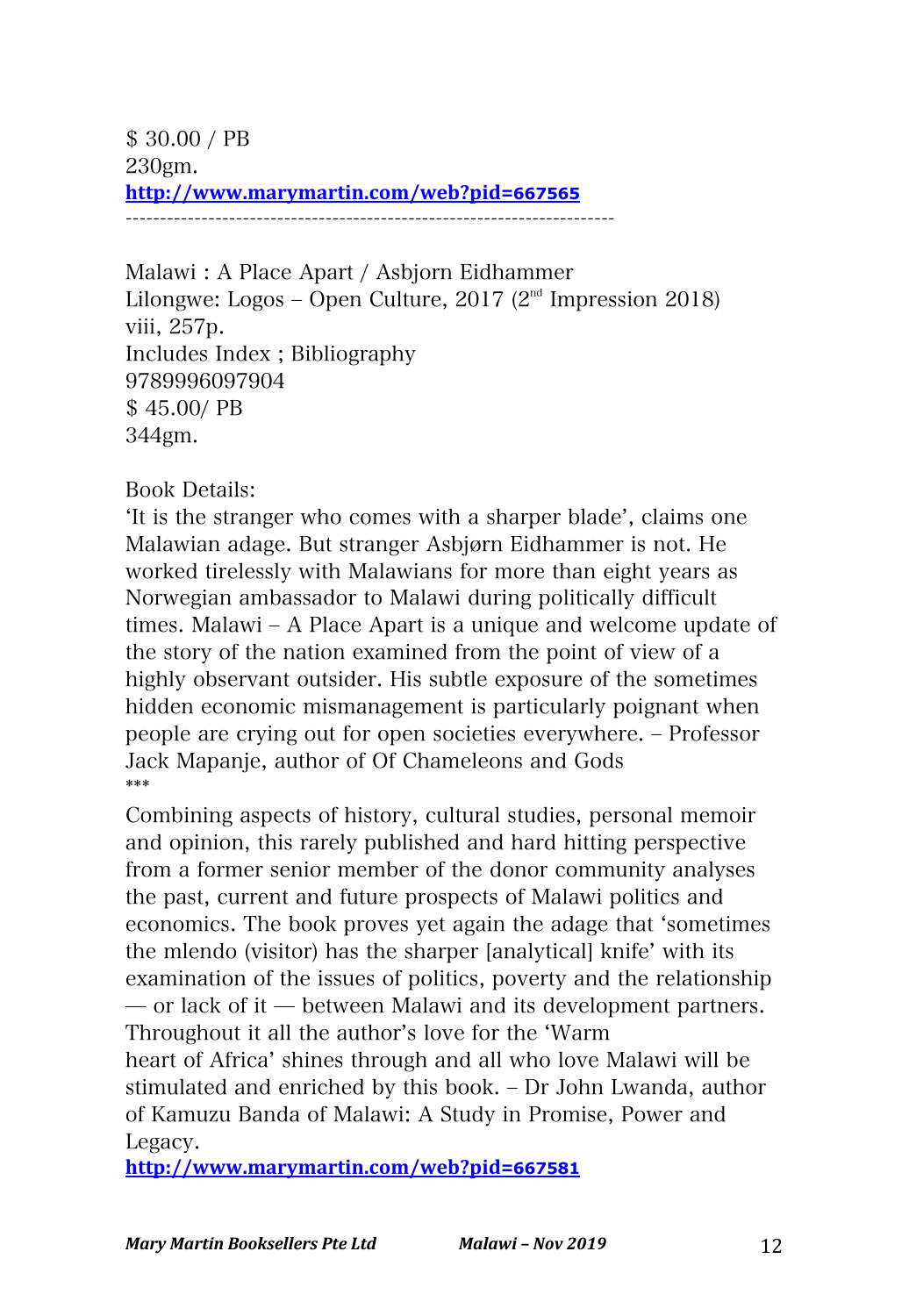----------------------------------------------------------------------- The Fourth Vain Attempt to Initiate Democracy in Malawi / G. T. Ngubola Kamwambe Malawi: G. T. Ngubola Kamwambe Viii, 308p. \$ 35.00 / PB 354gm. **http://www.marymartin.com/web?pid=667584** ----------------------------------------------------------------------

Grappling With Change in Africa : The Dream of Prosperity Using African Wisdom / Emmanuel Danstan Chinunda Limbe: Assemblies of God Press, 2015 xxii, 142p. 9789990800272 \$ 30.00 / PB 180gm.

This book brings revolution to the African continent. It makes it clear that for Africans to advance in life they require a different approach to life. The book uses proverbs and wise sayings from Africa to enhance the notion that Africa as a continent appreciates issues about change and other players from outside the continent get a buy-in into change management. It is now generally accepted that from Cape to Cairo one sees a continent pregnant with resources but it is classified as the poorest by bank balance. The book uses African wisdom to help readers around the world to appreciate the African transformation. Change is always hardest at the beginning but it gets easier and better as days transform into years. Nothing in life changes without change. The book suggests ways of how Africa can swing the pendulum and rise to be a global shining star by owning and using its natural resources wisely and embracing transformational leadership. This would rewrite the economic order and turn the richest poor continent into a super-rich continent. **http://www.marymartin.com/web?pid=667586**

-----------------------------------------------------------------------

#### Religion-Christianity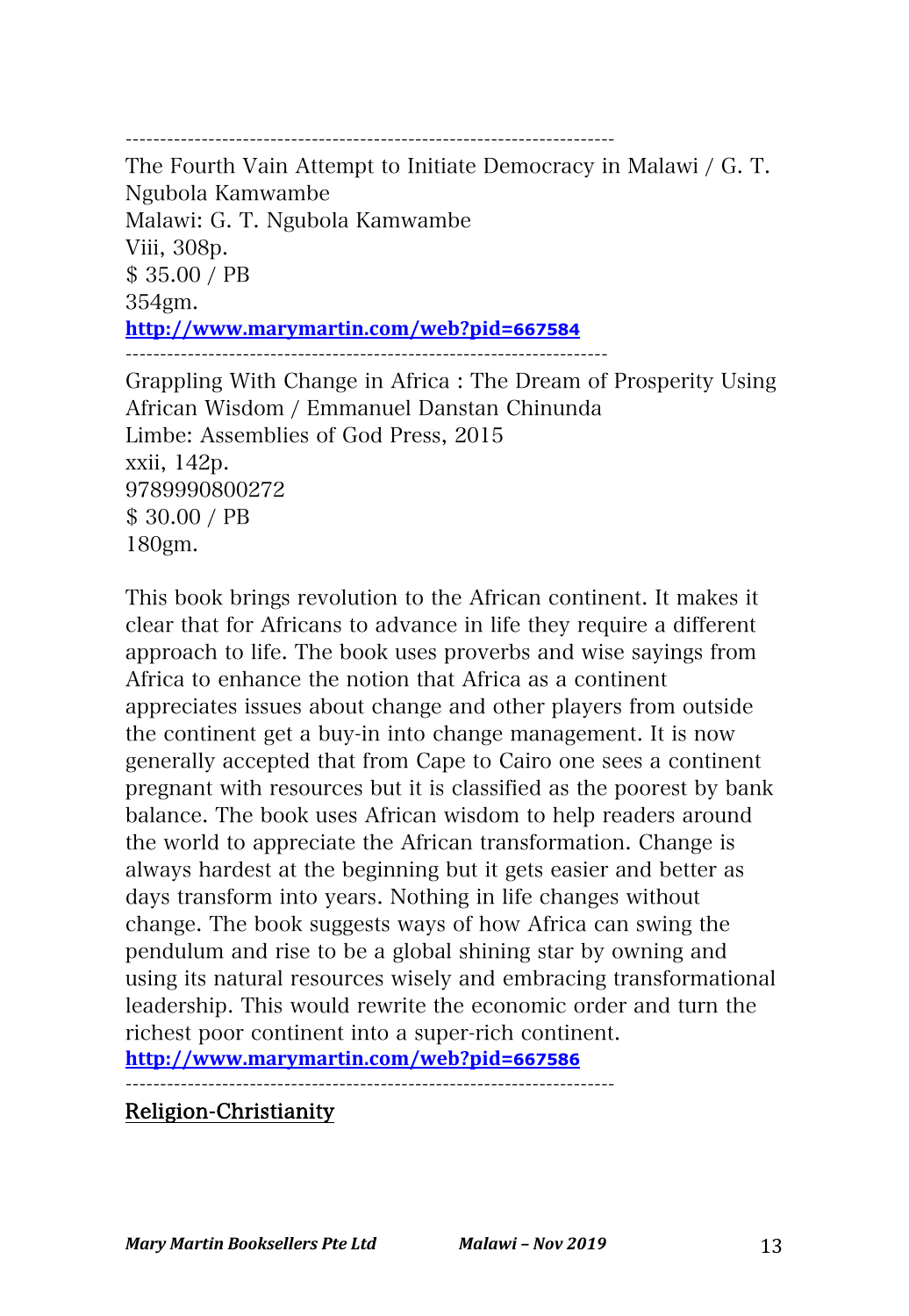Secularization in Malawi and Britain : A Comparative Inquiry / Billy Gama Zomba: Kachere Series, 2016 xiii, 267p. Includes Bibliography 9789990802573 Kachere Books No. 68 \$ 35.00 / PB 316gm. **http://www.marymartin.com/web?pid=667587** ----------------------------------------------------------------------- Religion in Malawi No.17./ (Ed) F. Nsengiyumva (et al.) Zomba: Department of Theology, 2016 176p. Includes Bibliography 9789990802580

\$ 35.00 / PB

196gm.

**http://www.marymartin.com/web?pid=667588**

-----------------------------------------------------------------------

Conflicted Power in Malawian Christianity : Essays Missionary and Evangelical from Malawi / Klaus Fiedler Mzuzu: Mzuni Press, 2016 444p. Includes Index 9789990802498 Mzuni Books No. 16 \$ 50.00 / PB 548gm.

The volume constitutes Klaus Fiedler's crowning contribution to scholarship. Essays in the first half of the book focus on Malawian Christianity and how contrasting Powers, Gospel and Secular, engage each other, creating social, political and cultural conflict in the process. In the second half, Fiedler examines general missiological themes. These essays provide a broader missiological background, offering a theoretical framework necessary for appreciating the essays in the first half. He concludes with a chapter that reviews selected seminal books on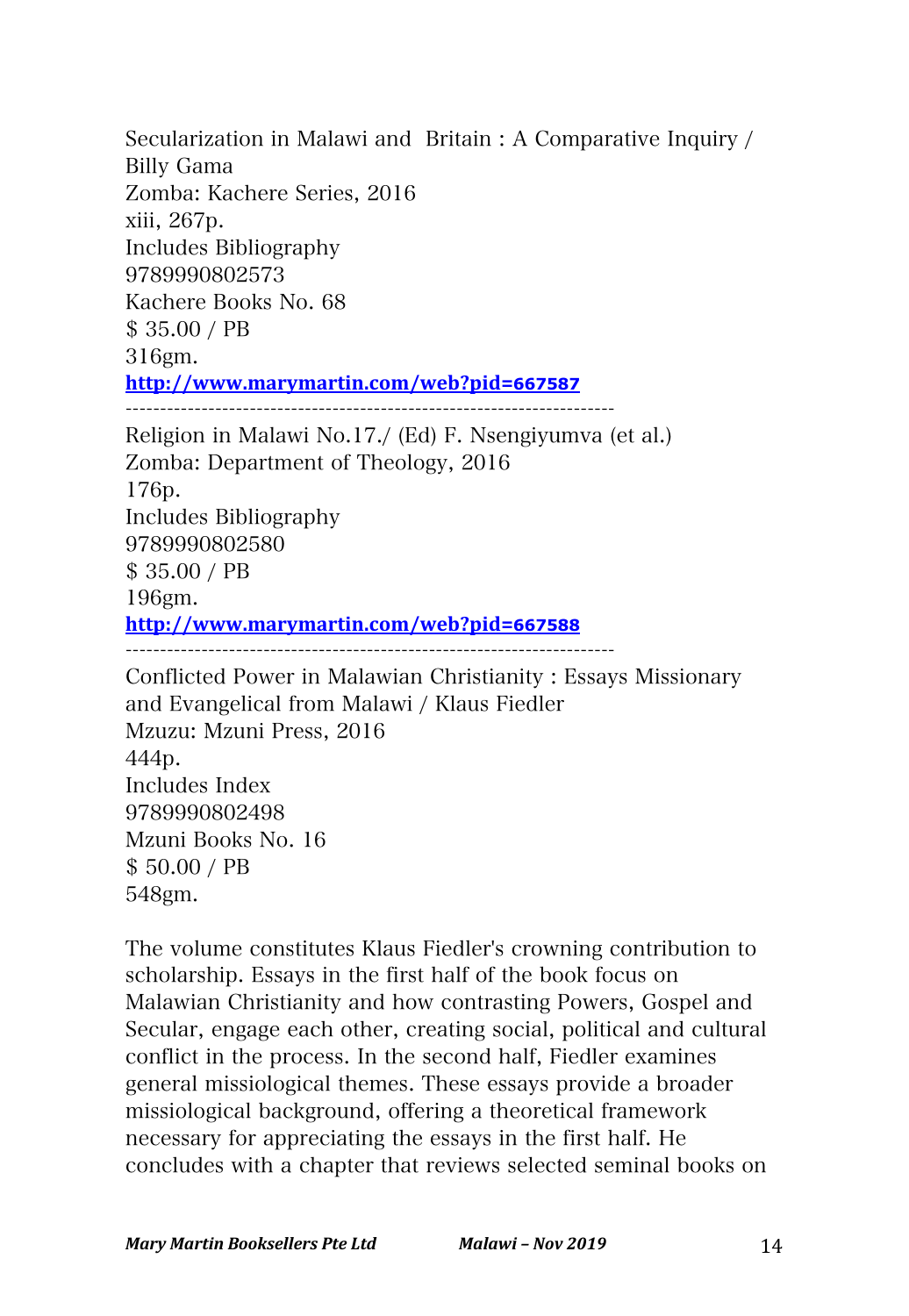themes under study. Throughout the volume Fiedler applies the "restorationist revival theory" he constructed in The Story of Faith Missions, an earlier 1994 work putting emphasis on non classical missions and churches, not systematically covered in earlier scholarship. This volume, the first of its kind on Malawian Christianity, will long remain an indispensable text for those interested in Missiology and Malawian Christianity. **http://www.marymartin.com/web?pid=667590** -----------------------------------------------------------------------

African Feminist Theology and Baptist Pastor's Wives / Molly Longwe Mzuzu: Luviri Press, 2019 300p. Includes Index ; Bibliography 9789996066221 Luviri Books No. 15 \$ 40.00 / PB 356gm.

This book presents a story of the experiences of being church of the pastors' wives within the Baptist Convention of Malawi (BACOMA). Formed in 1970 out of the missionary endeavours of the North American-based Southern Baptist Convention (SBC), BACOMA is a voluntary national association of Baptist churches. Molly Longweʻs book presents a concise picture of African Feminist Theology and to relates it to the lived experiences of pastorsʻ wives in the Baptist Convention of Malawi.

**http://www.marymartin.com/web?pid=667591** -----------------------------------------------------------------------

The Zionist Churches in Malawi : History – Theology – Anthropology / Ulf Strohbehn Mzuzu: Luviri Press, 2016 xvi, 550p. Includes Index ; Bibliography 9789990802511 Luviri Books No. 17

\$ 65.00 / PB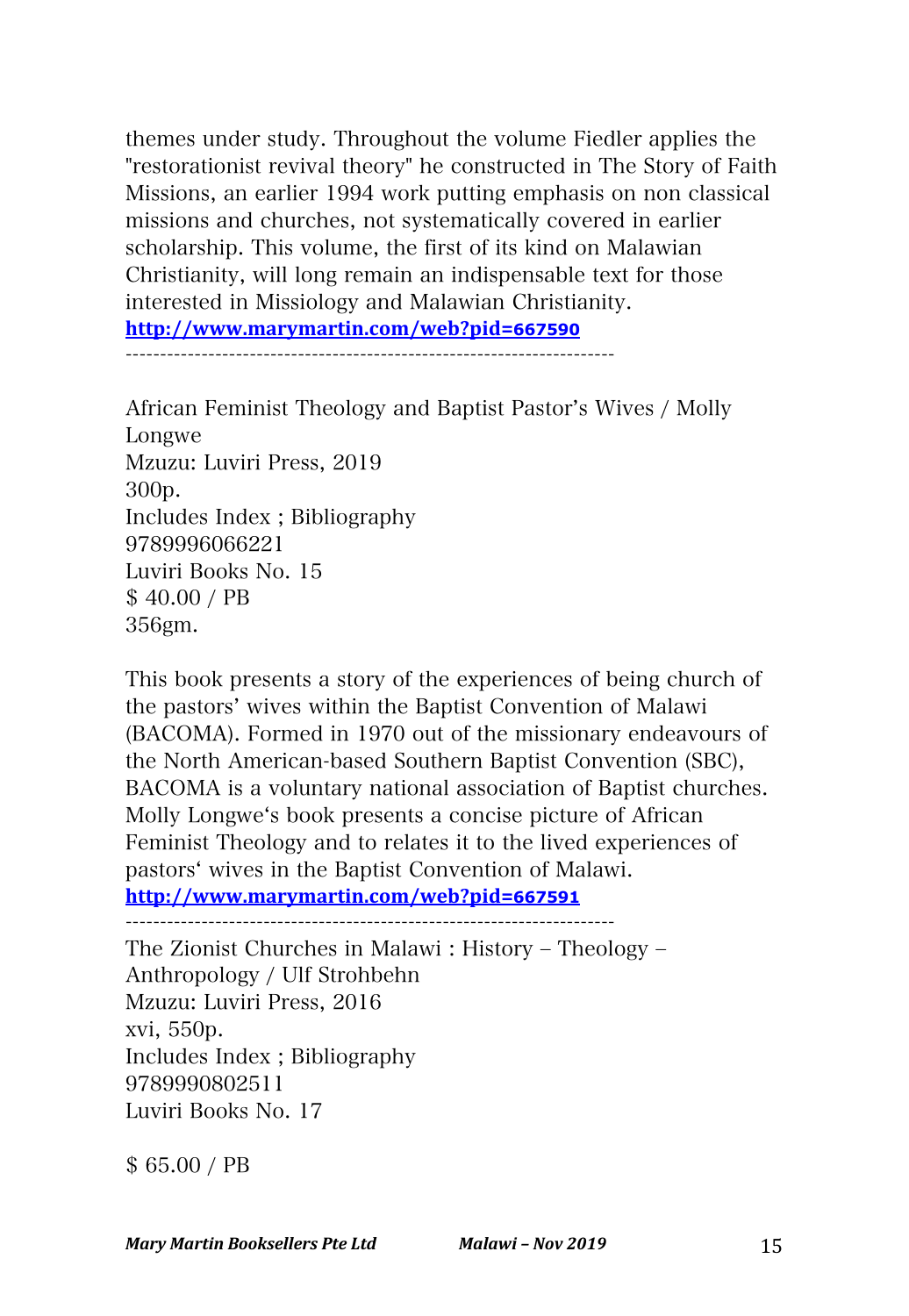## 642gm.

This book presents an African Christian movement full of vitality and creativity. The reader will meet believers who drink milk so that they may dream about angels, reports about funerals where the mourners dance with the coffin on their shoulders and church members who are ritually not allowed to fertilize their fields or wear neck ties. The author's unique insight into Malawi's Christian community addresses important issues in society. Why have 'Spirit Churches,' including Pentecostalism, been so successful in Malawi? Why do some religious groups still refuse medical help, up to the point that children die of cholera? How did the independent churches deal with the colonial trauma? In this masterful portrait, Strohbehn takes the reader from industrial mine compounds to rural colonies, where churches have set up their own spiritual and political rule. He carefully dissects the fine lines between traditional notions and Christianity's influence. We find a spiritual portrait of the Ngoni people, a fascinating cultural analysis of dancing and an encounter with a unique style of preaching.

**http://www.marymartin.com/web?pid=667592**

-----------------------------------------------------------------------

# Sociology

Powers of Culture : Life Beyond the Books / John M. K. Mtitima (Series Ed) M. Mbewe (et al.) Zomba: Kachere Series, 2018 vi, 146p. 9789990802566 Kachere Book No. 69 \$ 30.00 / PB 206gm. **http://www.marymartin.com/web?pid=667593** -----------------------------------------------------------------------

## Journal

The Society of Malawi Journal, Volume 68, No. 2, 2015 Blantyre: The Society of Malawi-Historical and Scientific, 2015 1v.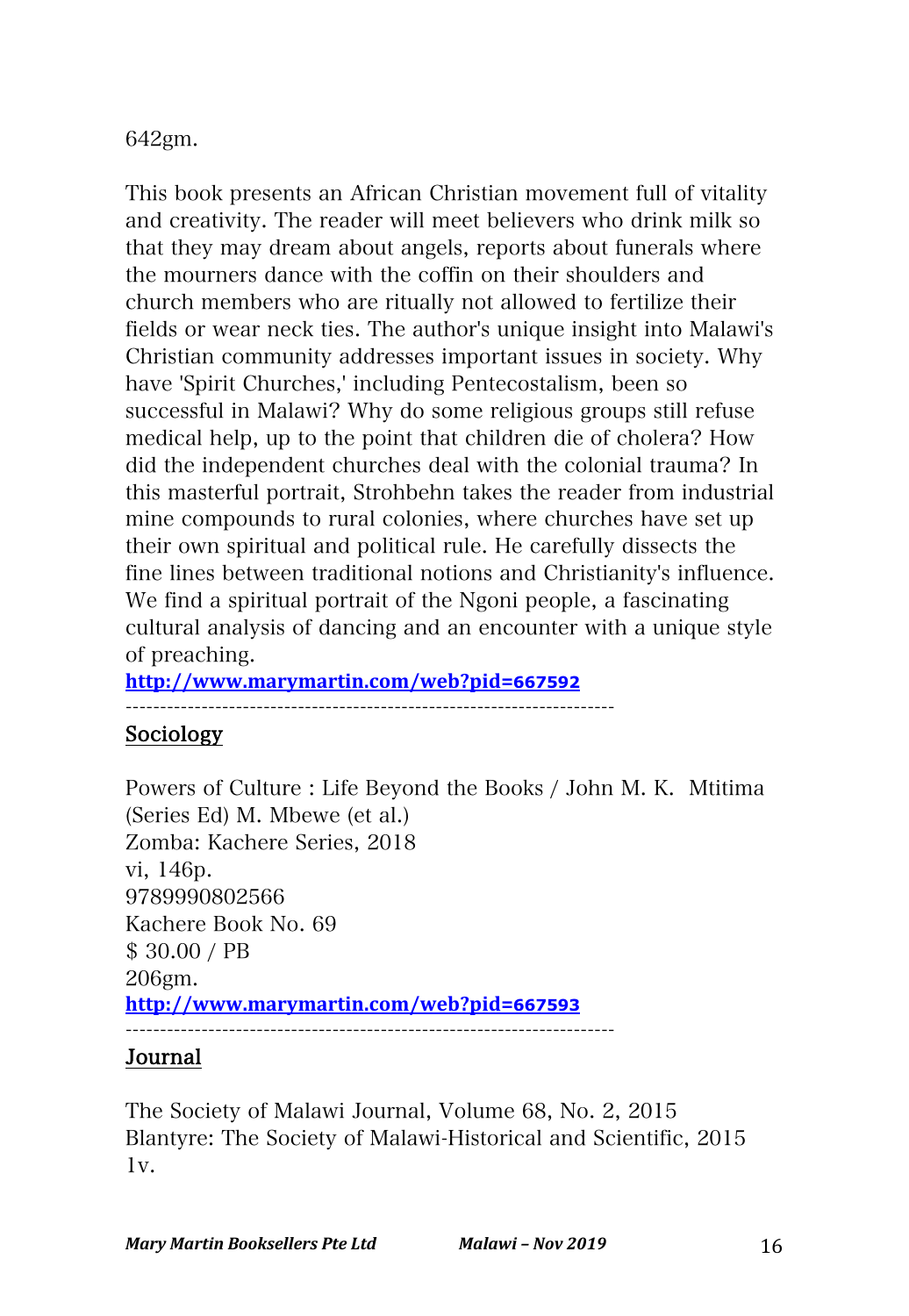\$ 30.00 / PB 100gm. **http://www.marymartin.com/web?pid=667594**

-----------------------------------------------------------------------

The Society of Malawi Journal, Volume 69, No. 1, 2016 Blantyre: The Society of Malawi-Historical and Scientific, 2016 1v. \$ 30.00 / PB 90gm. **http://www.marymartin.com/web?pid=667595**

-----------------------------------------------------------------------

The Society of Malawi Journal, Volume 69, No. 2, 2016 Blantyre: The Society of Malawi-Historical and Scientific, 2016 1v.

\$ 30.00 / PB 112gm.

**http://www.marymartin.com/web?pid=667596**

-----------------------------------------------------------------------

The Society of Malawi Journal, Volume 70, No. 1, 2017 Blantyre: The Society of Malawi-Historical and Scientific, 2017 1v.

\$ 30.00 / PB

110gm.

**http://www.marymartin.com/web?pid=667597**

-----------------------------------------------------------------------

The Society of Malawi Journal, Volume 70, No. 2, 2017 Blantyre: The Society of Malawi-Historical and Scientific, 2017 1v.

\$ 30.00 / PB

108gm

**http://www.marymartin.com/web?pid=667598**

-----------------------------------------------------------------------

The Society of Malawi Journal, Volume 71, No. 1, 2018 Blantyre: The Society of Malawi-Historical and Scientific, 2018 1v. \$ 30.00 / PB 106gm. **http://www.marymartin.com/web?pid=667599** ----------------------------------------------------------------------